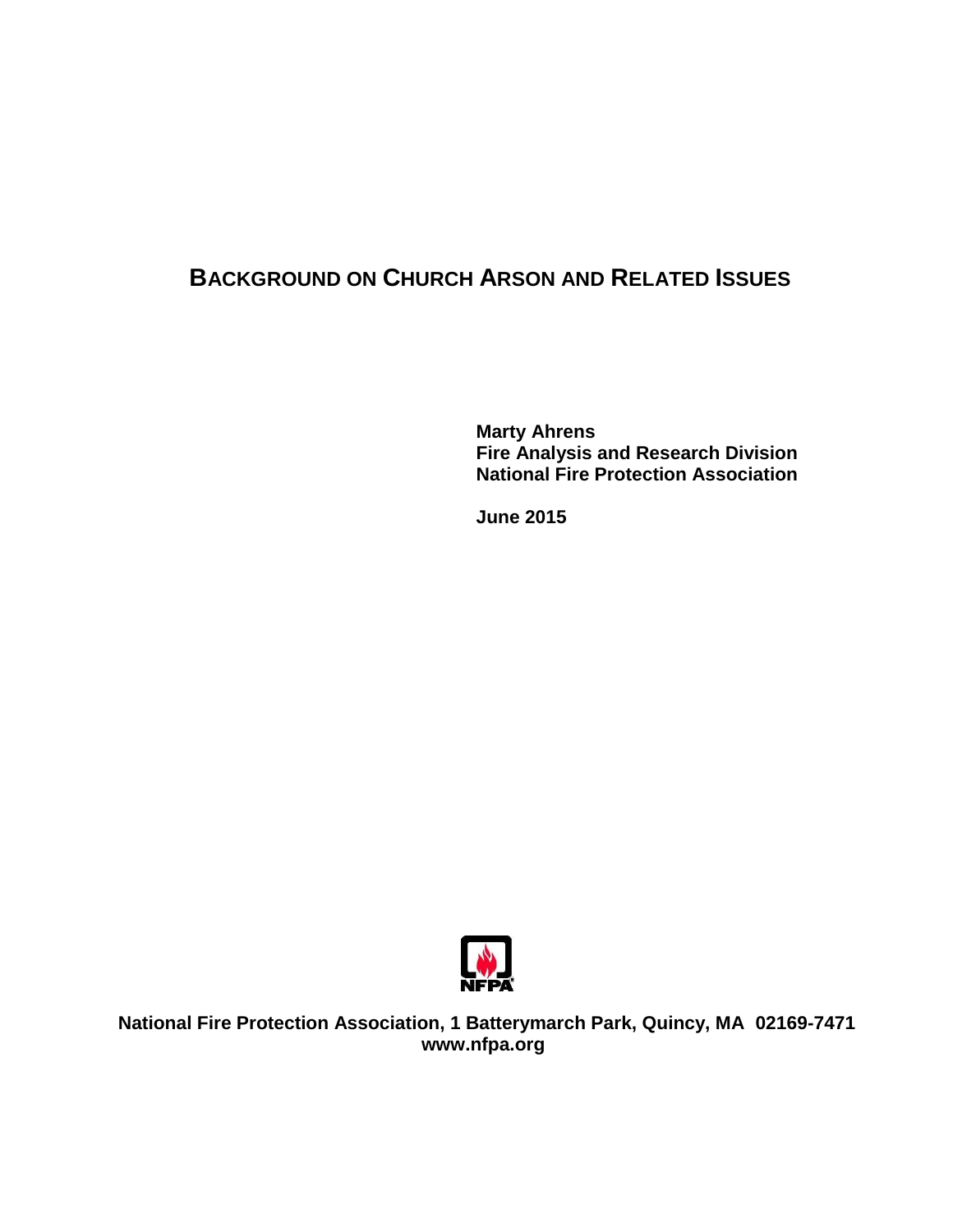#### **Acknowledgements**

For more information about the National Fire Protection Association, visit [www.nfpa.org](http://www.nfpa.org/) or call 617-770-3000. To learn more about the One-Stop Data Shop go to [www.nfpa.org/osds](http://www.nfpa.org/osds) or call 617-984-7450.

Copies of this analysis are available from:

National Fire Protection Association One-Stop Data Shop 1 Batterymarch Park Quincy, MA 02169-7471 [www.nfpa.org](http://www.nfpa.org/) e-mail: osds@nfpa.org phone: 617-984-7450

NFPA Index No. 2490

Copyright© 2015, National Fire Protection Association, Quincy, MA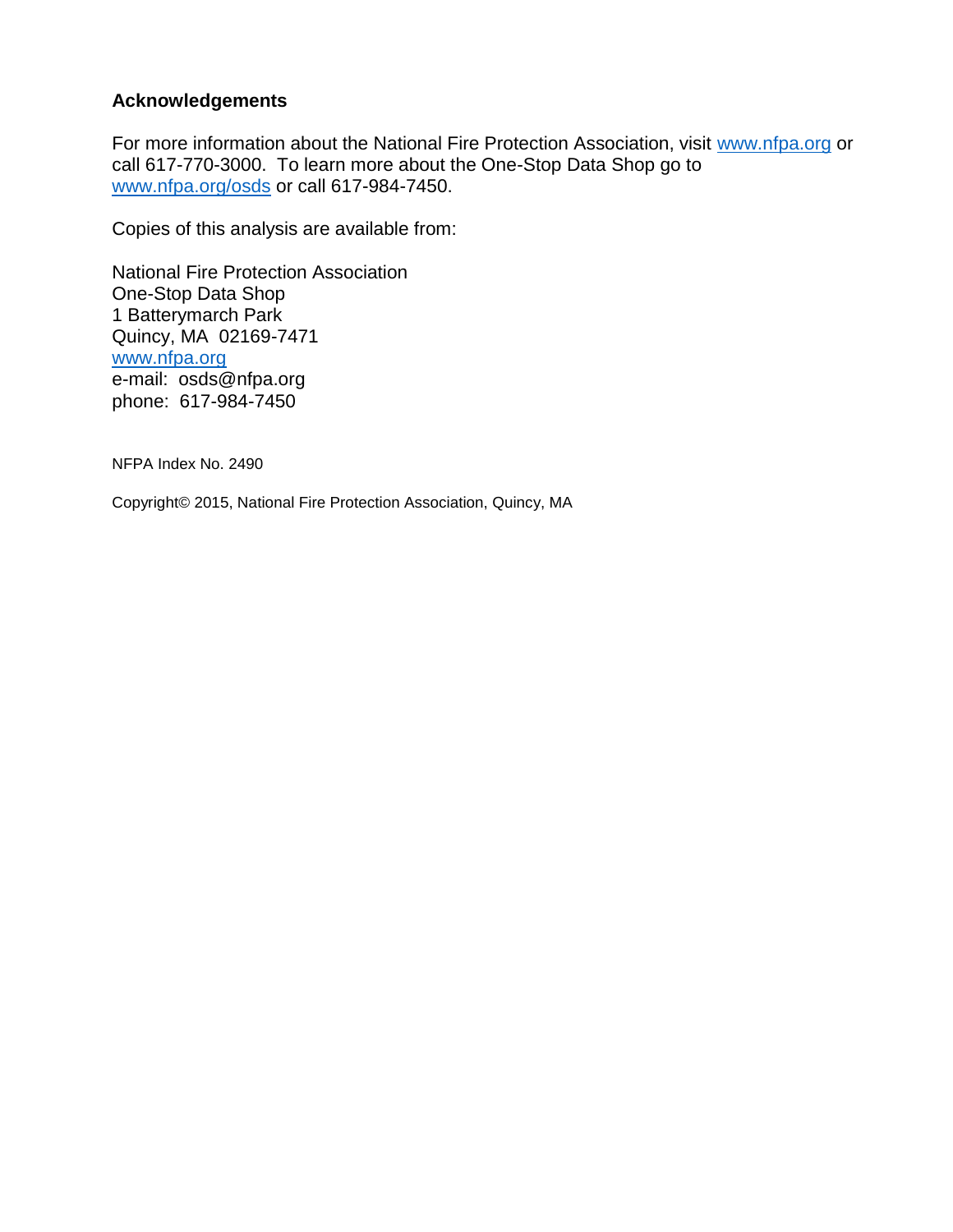# **BACKGROUND ON CHURCH ARSON AND RELATED ISSUES**

According to NFPA's 2013 *report [U.S. Structure Fires in Religious and Funeral Properties](http://www.nfpa.org/~/media/files/research/nfpa-reports/occupancies/osreligious.pdf?as=1&iar=1&la=en)* by Richard Campbell, local fire departments responded to an estimated average of 280 intentional structure fires per year at churches, other places of worship or funeral parlors during the five-year period of 2007-2011. Sixteen percent of the 1,780 structure fires per year at these properties were intentional. Thirty percent of the fires in these properties were caused by cooking and another 16% by heating equipment.

**Data sources:** NFPA uses the detailed data about fire incidents provided by local fire departments to the National Fire Incident Reporting System (NFIRS). While the US Fire Administration administers NFIRS, different states set their own reporting requirements, ranging from mandatory for all incidents to completely voluntary. The same system is used to capture details about home fires, car fires, church fires and factory fires. The national database contains numerous data elements of coded information. NFPA uses the detail provided by NFIRS combined with the results from our annual fire department experience survey, to estimate the size of various aspects of the fire problem. *We do not track individual cases of church arson.* The National Church Arson Task Force was collecting such information in the late 1990s after the [Church Arson Prevention Act of 1996.](http://www.justice.gov/jmd/ls/church-arson-prevention-act-1996-pl-104-155)

Because of major changes to NFIRS introduced in 1999 and adopted gradually over the next several years, it is very difficult to compare trends from before 1999 with the years after. In earlier versions of NFIRS, cause choices included "incendiary" or "suspicious," among many other options. In the current version, these were replaced with the term "intentional." The data element was required for all fires in the past. In the current version, causal data is not required for trash or rubbish fires that did not spread to other contents or the structure itself. Even some of the property use classifications changed.

**Trend data:** Figure 1 shows structure fires in these properties by year. Estimates were unstable during the transition years of 1999-2001 and are not shown.



### **Figure 1. Reported Structure Fires in Religious or Funeral Properties by Year 1980-2011**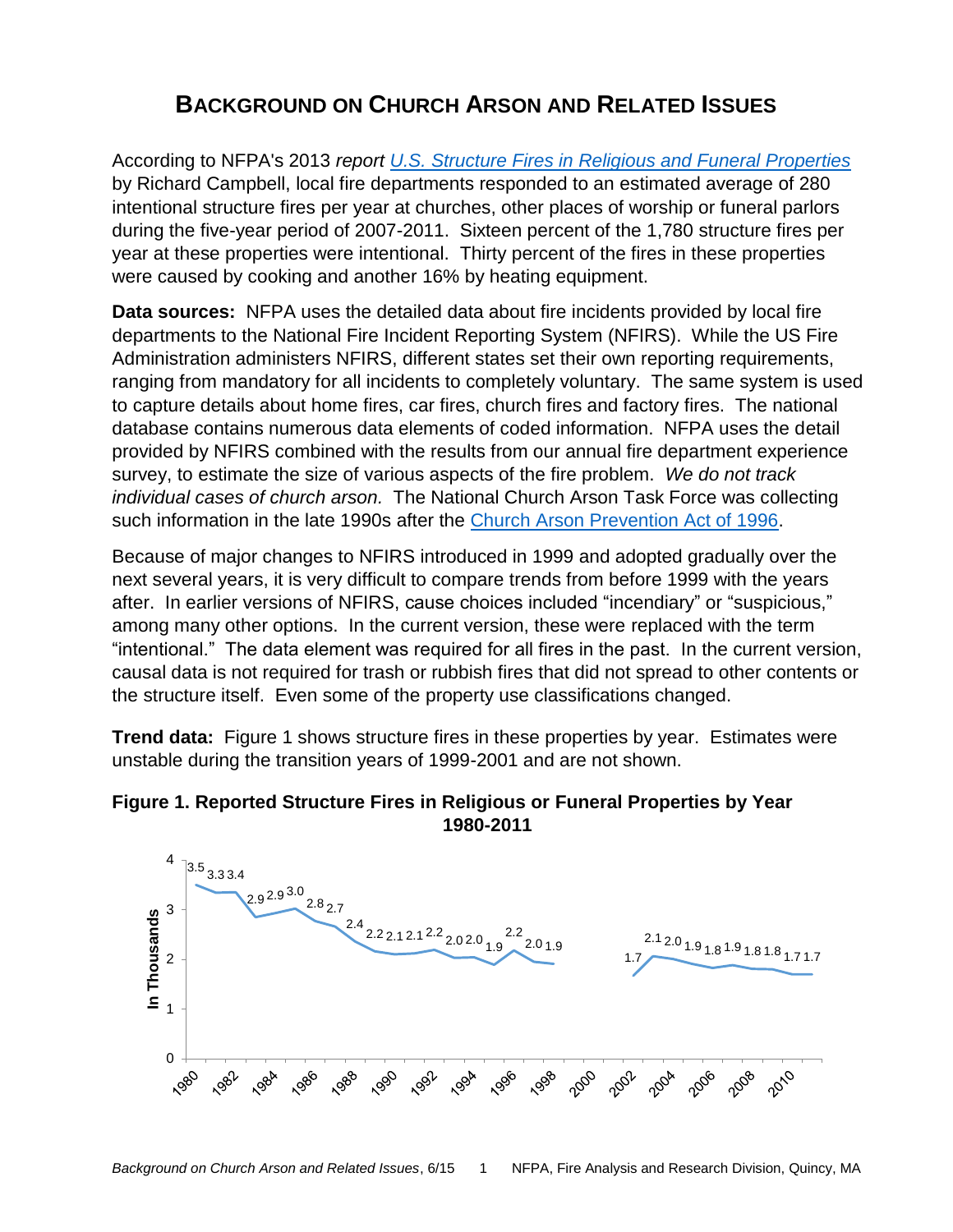The data for Figure 2 comparing incendiary or suspicious structure fires in these properties with all structure fires at these properties from *1980 through 1998* was obtained from the 2001 version of NFPA's report *Structure Fires in Religious and Funeral Properties,* by Marty Ahrens.

### **Figure 2. Reported Structure Fires and Incendiary or Suspicious Structure in Religious or Funeral Properties by Year, 1980-1998**



Note that a proportional share of religious and funeral parlor fires in which the ignition factor was unknown or not reported were included with the incendiary or suspicious fires.

### **Additional Information**

#### [Church Arson Prevention Act of 1996](http://www.justice.gov/jmd/ls/church-arson-prevention-act-1996-pl-104-155)

*National Church Arson Task Force Reports for the President*

- [First Year Report-](https://www.hsdl.org/?view&did=1411) June 1997
- [Second Year Report-](http://www.justice.gov/crt/church_arson/arson98.php) October 1998
- [Third Year Report-](https://www.hsdl.org/?view&did=1410)January 2000
- [Fourth Year Report-](https://www.hsdl.org/?view&did=1402) September 2000 (This report also contains NCATF's 2000 *[Threat Assessment Guide for Houses of Worship](http://www.terrorism.com/documents/Legacy/asis/threat.pdf)* which specifically focuses on fire (not just arson) and bombing

The Fourth Year report states that from January 1, 1995 through August 15, 2000,

- $\triangleright$  The National Church Arson Task Force (NCATF) had opened investigations into 945 arsons, bombings or attempted bombings at places of worship.
- $\triangleright$  One-third of the incidents occurred at African-American places of worship.
- $\geq$  431 suspects were arrested by local, state or federal law officials for 342 incidents, an arrest rate of 36%.